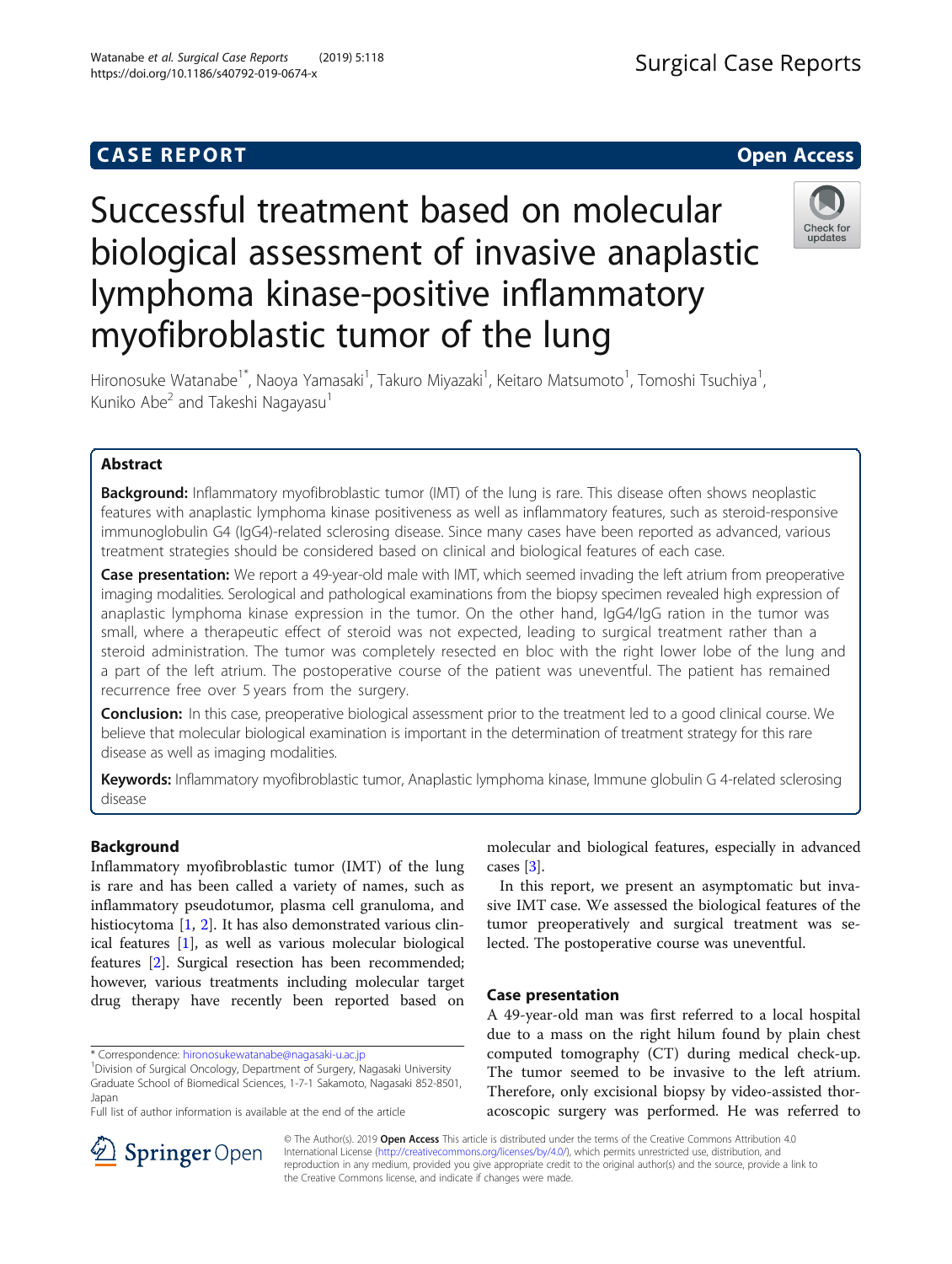our institution for treatment. His past medical history was unremarkable.

Enhanced chest CT showed a 4-cm mass, with a heterogeneous enhancement (Fig. 1a). Enhanced chest magnetic resonance imaging (MRI) showed a low signal in a T2-weighted image, which indicated the richness of the fibrous components inside the tumor (Fig. 1b). The borderline between the tumor and left atrium was unclear. Positron emission tomography (PET) showed high uptake of fluorodeoxyglucose (FDG) within the tumor lesion (Fig. 1c). All of the tumor markers were within normal limits. We performed the pathological examination with the biopsy specimen from the local hospital, which revealed that there were few cells positive for immunoglobulin G (IgG) 4, one of the subclasses of IgG, of less than 10% (shown in Fig. 1). The serum level of IgG4 was 37.7 mg/dl, and thus the diagnostic criteria of IgG4 related sclerosing disease (IgG4SD), where steroid treatment would be effective, were not fulfilled. On the other hand, anaplastic lymphoma kinase (ALK) expression was positive in the tumor, suggesting the tumor has malignant potential (shown in Fig. 1). We planned to perform an operation because of the possibility of malignancy and a risk of massive bleeding or tumor embolism.

The patient underwent thoracotomy after an isolation of the right femoral artery and vein in preparation for a case of the cardio-pulmonary support that would be needed. The tumor lesion was palpable around the right hilum, surrounding the inferior pulmonary vein (IPV). After resection of the A6, basal artery, and the lower bronchus, the pericardium was opened and the superior and inferior pulmonary veins were isolated in the

pericardium. The tumor lesion was revealed to localize at the IPV in the pericardium. Thus, we clumped the left atrium and resected the tumor en bloc with IPV and a part of the left atrium without cardio-pulmonary support. After removal of the tumor, the left atrium was sutured by over and over running suture.

Pathological examination demonstrated the proliferation of spindle cells and collagen fibers. It also revealed the infiltration of plasma cells and lymphocytes (Fig. [2a](#page-2-0)). No evidence of malignancy was obtained. Thus, the diagnosis of IMT was gained. Invasion to the IPV, pericardium, and left atrium was observed, but there was no evidence of exposure to the lesion. Smooth muscle actin (not shown) and ALK were positive (Fig. [2b](#page-2-0)), but the ratio of IgG4/IgG was less than  $10\%$  (Fig. [2](#page-2-0)c, d), the same as that from a previous examination.

The postoperative course of the patient was uneventful. Currently, the patient remains free of disease over 5 years after surgery.

#### **Discussion**

An IMT of the lung is rare, with an incidence of 0.04% [[4\]](#page-3-0) to 0.3% [\[1](#page-3-0)]. Gender, race, and geographical location appear to play no role in its occurrence [\[1](#page-3-0)]. Cerfolio et al. reported that the median age of their case was 47 years (range, 5 to 77 years) [\[1](#page-3-0)]. They also reported that the invasive cases were more significantly symptomatic and required more extensive surgery than noninvasive cases. In our case, the patient had no complaint, but the tumor possessed aggressive features. Symptoms may depend on their location, and thus careful analysis on the extensive area of the IMT should be done.

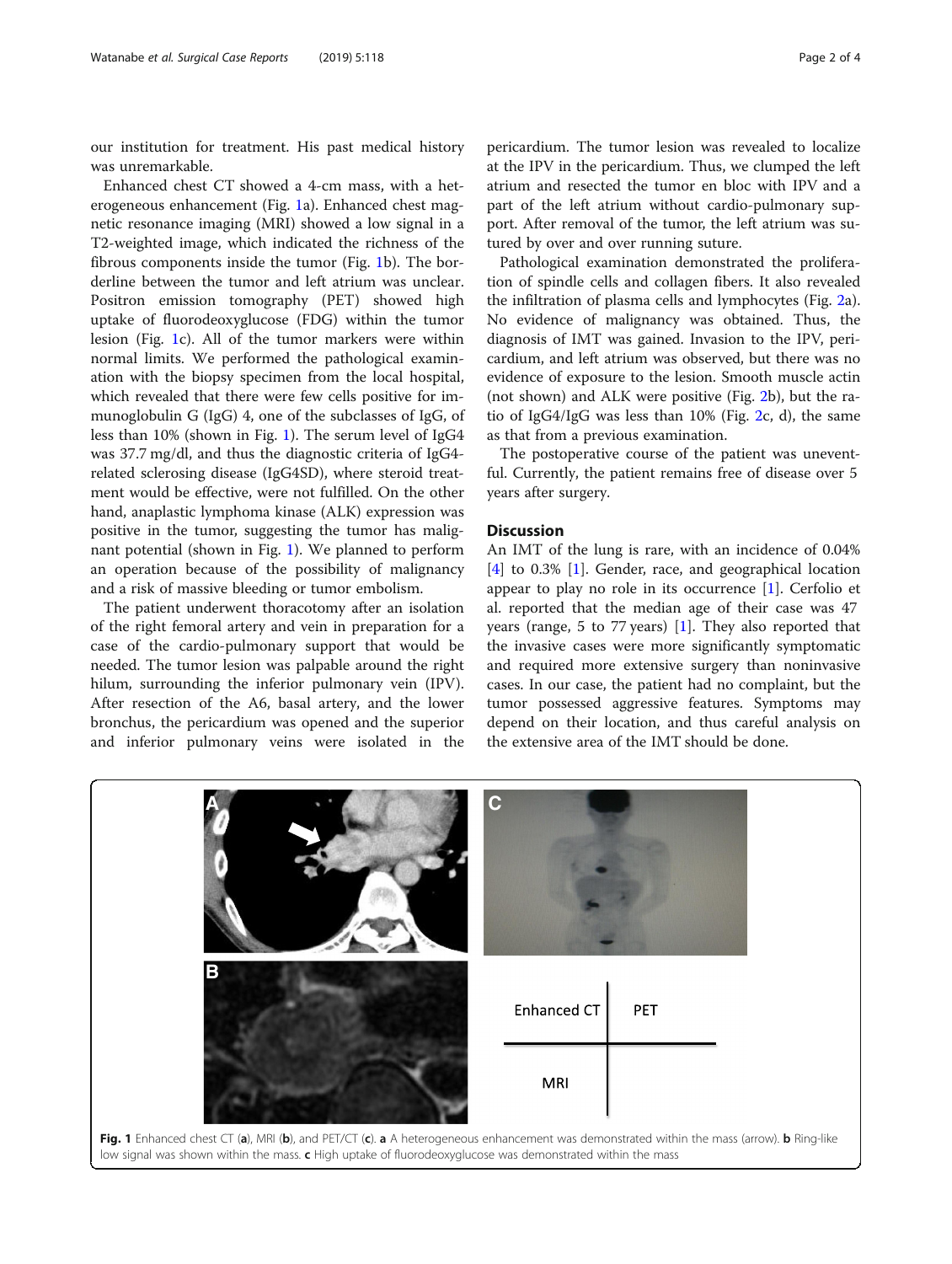<span id="page-2-0"></span>

It is unclear whether the etiology of an IMT is the result of non-specific inflammatory reaction or neoplastic change. There were some cases where expression of the ALK gene elevated [\[5](#page-3-0)] and others where there was rearrangement of the ALK gene on chromosome 2p23 [[6\]](#page-3-0). In addition, the ALK gene expression was reported to be associated with local recurrence [\[5\]](#page-3-0). These reports suggest that an IMT is a neoplastic tumor rather than a result of an inflammatory reaction. On the other hand, IgG4-related sclerosing disease (IgG4SD) has been reported as a steroid-responsive multi-organ disorder with chronic inflammation, and it demonstrates many clinical features, including autoimmune pancreatitis, sclerosing cholangitis, and inflammatory pseudotumor of the lung [[7,](#page-3-0) [8](#page-3-0)]. The diagnostic criteria of this disease are IgG4/  $I$ g $G > 0.1$  in tissue samples and serum Ig $G4$  concentration  $> 135 \text{ mg/dl}$  [[2\]](#page-3-0). Between IgG4SD and IMT, there are some overlaps including abundance of plasma cells. Recently, IMT demonstrating both ALK high gene expression and highly positive IgG4 cases were reported [[2\]](#page-3-0). This suggests that there may be more etiology and clinical features of IMT.

The 5-year survival rate of IMT was reported 74–91% [[1,](#page-3-0) [4](#page-3-0)]. Complete resection was recommended [\[4](#page-3-0), [9\]](#page-3-0), and the recurrent cases were related to incomplete resection [[1\]](#page-3-0). Other treatments besides surgery include radiation  $[1, 10]$  $[1, 10]$  $[1, 10]$  $[1, 10]$  $[1, 10]$  and chemotherapy  $[3, 11-13]$  $[3, 11-13]$  $[3, 11-13]$  $[3, 11-13]$  $[3, 11-13]$  $[3, 11-13]$ . Dishop et al. reported a case treated with vincristine and etoposide as the first line and cisplatin, adriamycin, and methotrexate as the second line after incomplete resection [[11](#page-3-0)]. In addition, complete remission was reported using vincristine, ifosfamide, doxorubicin, and celecoxib [[12](#page-3-0)]. However, Trojan reported aggressive IMT case which infiltrated the central nerve system with mediastinal metastases despite chemotherapy including vincristine [\[13\]](#page-3-0), suggesting the neoplastic feature of IMT. Steroid and non-steroidal antiinflammatory drugs [\[3](#page-3-0), [11,](#page-3-0) [12\]](#page-3-0) have also been reported as effective for IMT. Especially, steroids have been reported as effective for IMT containing IgG4SD features [\[7\]](#page-3-0). However, steroid was effective even for the case without IgG4SD features [[2\]](#page-3-0). On the other hand, Cerfolio et al. [[1](#page-3-0)] reported two cases where the remaining tumor showed no growth after incomplete resection during 4 to 9 years follow-up and the cases did not receive any additional treatment, although the biological features of those cases were not explained in their article. These findings would make the choice of treatment strategy for IMT complicated. However, since some cases of IMT have shown no malignant feature, observation could be carefully selected based on clinical and molecular biological features of each case. In the present case, because of the possibility of malignancy as well as a risk of massive bleeding or tumor embolism based on the location of the tumor, we performed the surgical resection.

Recently, clinical trial of crizotinib for ALK-positive IMT was reported [\[3](#page-3-0)]. In that report, crizotinib administration combined with surgical resection resulted in complete remission in the IMT with ALK rearrangement. However, they also reported that crizotinib was not effective for an ALK-negative case, suggesting that